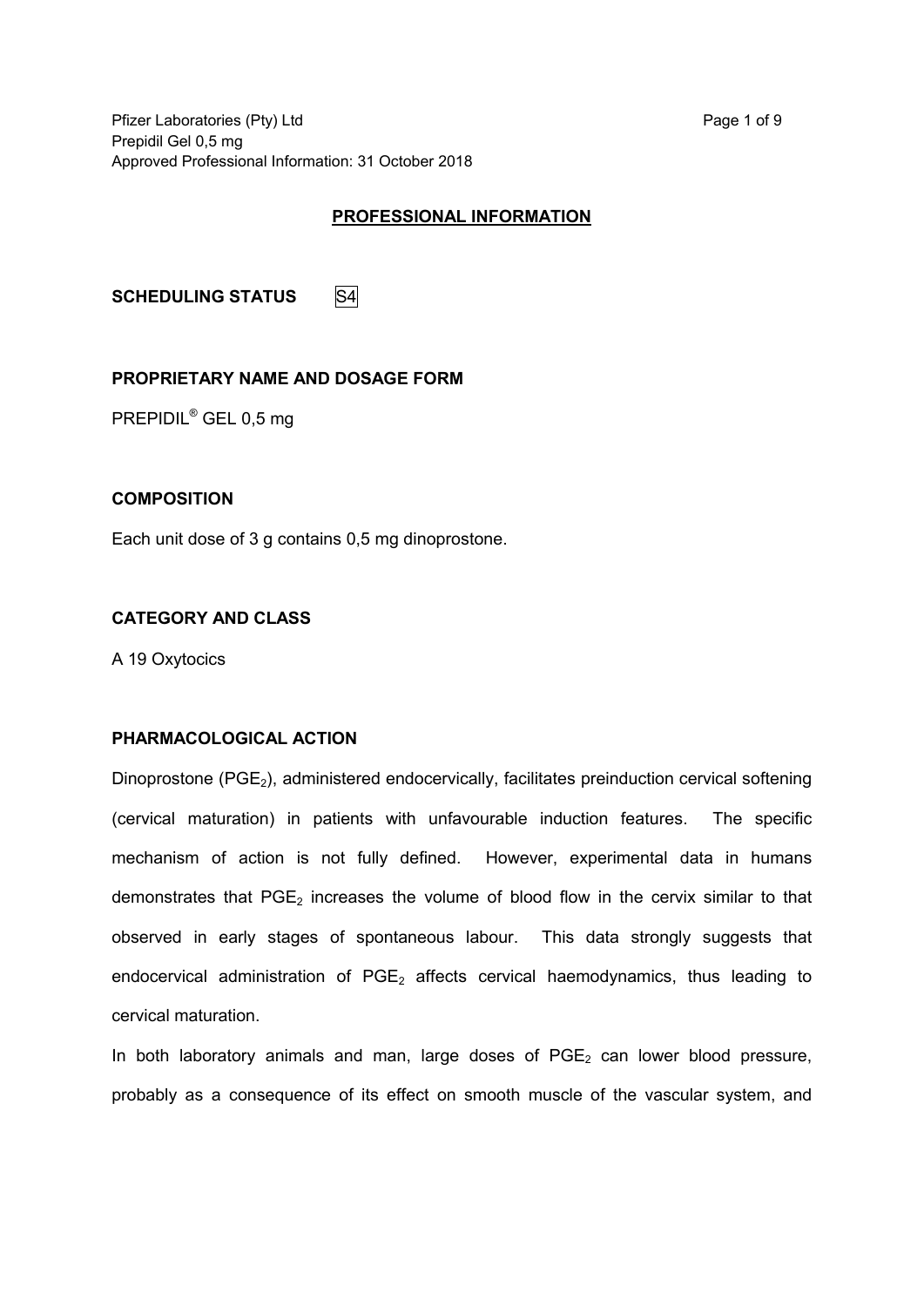Pfizer Laboratories (Pty) Ltd Page 2 of 9 Prepidil Gel 0,5 mg Approved Professional Information: 31 October 2018

transient elevations of the body temperature have been observed.  $PGE<sub>2</sub>$  is also capable of stimulating the smooth muscle of the gastro-intestinal tract.

## **INDICATIONS**

Cervical ripening in term or near term pregnant women who have a single baby (or foetus) with a vertex presentation.

### **CONTRAINDICATIONS**

Endocervically administered PREPIDIL Gel is not recommended for the following:

- 1. Patients in whom oxytocic drugs are generally contra-indicated or where prolonged contractions of the uterus are considered inappropriate, such as:
	- Cases with a history of caesarean section or major uterine surgery.
	- Cases in which major degree of cephalopelvic disproportion may be present.
	- Cases in which there is a history of difficult labour and/or traumatic delivery.
	- Grand multiparae with six or more previous term pregnancies.
	- Engagement of the head has not taken place.
	- Obstetric conditions where either maternal or foetal benefit risk ratio favours surgical intervention.
- 2. Patients with ruptured membranes.
- 3. Patients with known hypersensitivity to prostaglandin.
- 4. Patients with unexplained vaginal bleeding/discharge and/or unexplained uterine bleeding during the pregnancy.
- 5. Patients with non-vertex presentations.
- 6. Foetal heart rate pattern suggesting incipient foetal compromise.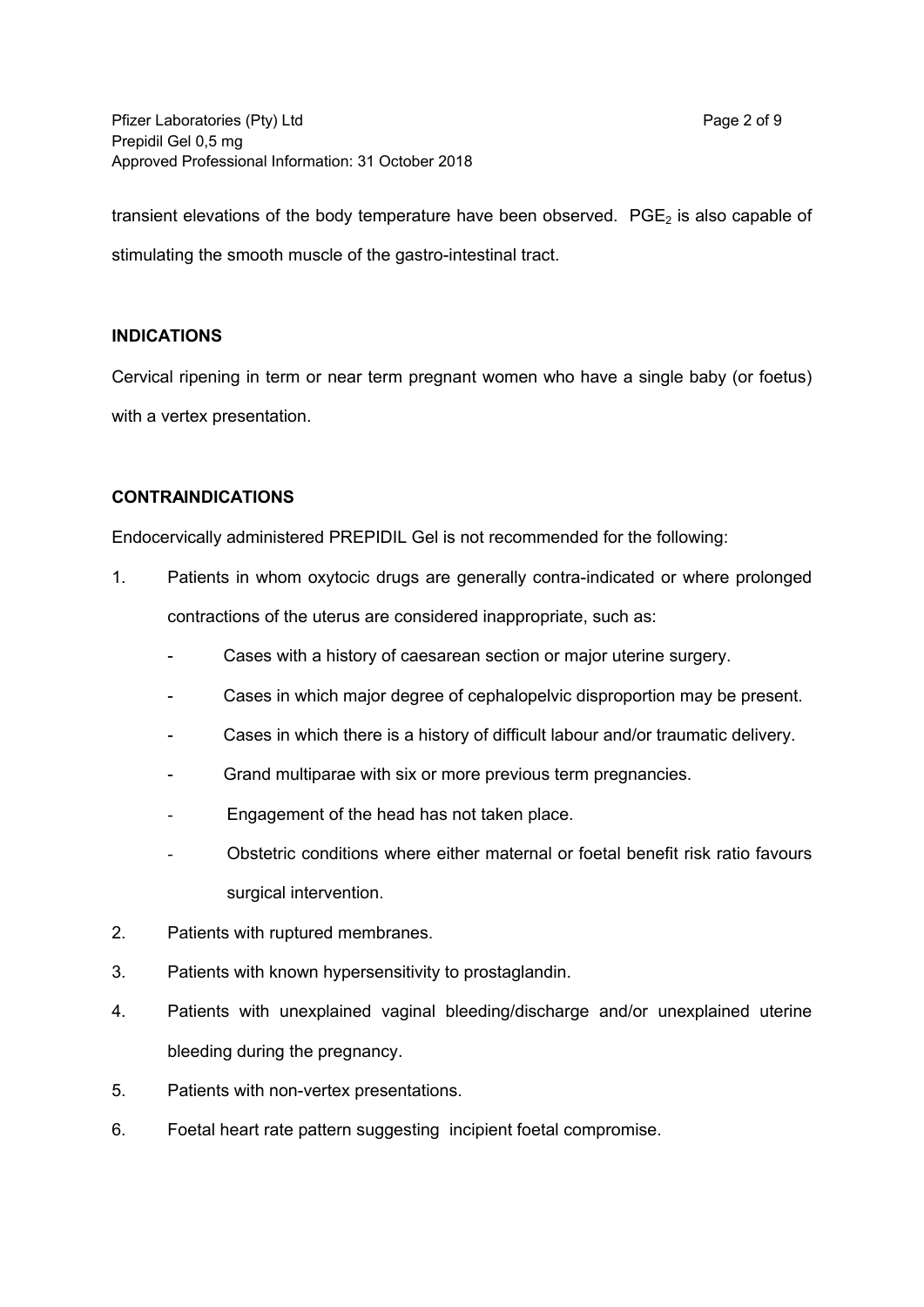#### **WARNINGS AND SPECIAL PRECAUTIONS**

Since it has been found that PREPIDIL Gel may potentiate the effect of oxytocin, it is recommended that, if these drugs are used in sequence, the patient's uterine activity be carefully monitored.

#### **Special Precautions:**

- 1. Prior to and during use, uterine activity, foetal status, and the character of the cervix (dilation and effacement) should be carefully monitored to detect possible evidence of undesired responses, e.g. hypertonus, sustained uterine contractility or foetal distress. In cases where there is a known history of hypertonic uterine contractility or tetanic uterine contractions, it is recommended that uterine contractions and the state of the foetus be continuously monitored. The possibility of uterine rupture should be born in mind where high-tone myometrial contractions are sustained.
- 2. Foeto-pelvic relationships should be carefully evaluated before the use of PREPIDIL Gel 0,5 mg.
- 3. Caution should be exercised in the administration of PREPIDIL Gel 0,5 mg in patients with:
	- a) Asthma or a history of asthma, as acute bronchospasm can be precipitated.
	- b) Glaucoma or raised intraocular pressure.
	- c) Compromised cardiovascular, hepatic or renal function.
	- d) Ruptured chorioamniotic membranes.
- 4. Animal studies lasting several weeks at high doses have shown that prostaglandins of the E and F series can induce proliferation of bone. Such effects have also been noted in newborn infants who have received prostaglandin  $E_1$  during prolonged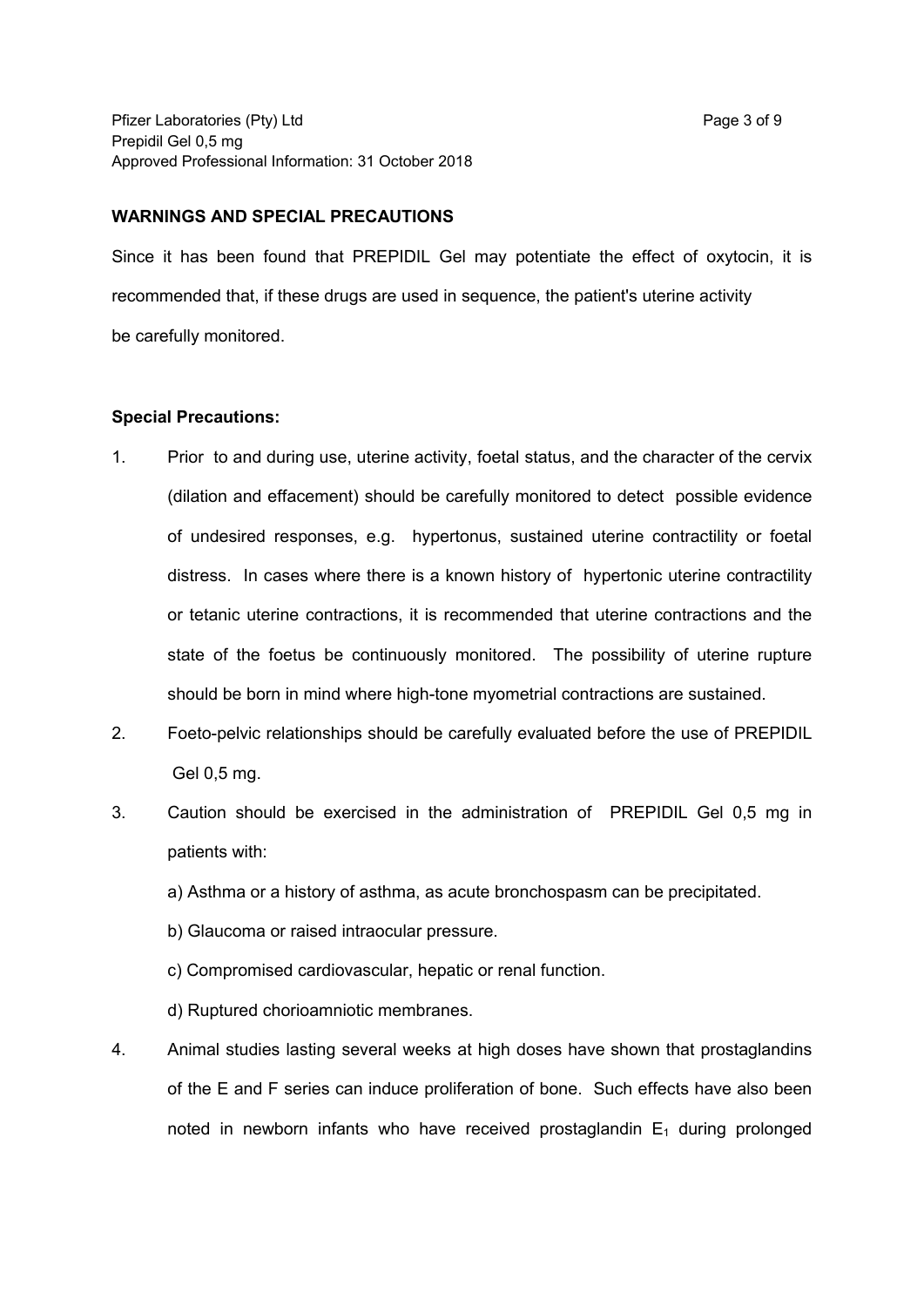treatment. There is no evidence that short term administration of prostaglandin  $E_2$ can cause similar bone effects.

- 5. Caution should be taken so as not to administer the PREPIDIL Gel 0,5 mg above the level of the internal os. Placement of PREPIDIL Gel 0,5 mg into the extra amniotic space has been associated with uterine hyperstimulation.
- 6. Caution should also be exercised in the administration of oxytocic agents, including PREPIDIL Gel 0,5 mg, for the induction of labour in patients with Multiple Gestation.

Women aged 35 years or older, those with complications during pregnancy and those with a gestational age over 40 weeks have been shown to have an increased risk of post-partum disseminated intravascular coagulation. In addition, these factors may further increase the risk associated with labour induction. Therefore, in these women, use of PREPIDIL Gel 0,5 mg should be undertaken with caution. Measures should be applied to detect as soon as possible an evolving fibrinolysis in the immediate post-partum phase.

### **INTERACTIONS**

The response to oxytocin may be accentuated in the presence of exogenous prostaglandin therapy including PREPIDIL Gel. Concurrent use with other oxytocic agents is not recommended. The sequential use of oxytocin following administration of PREPIDIL Gel 0,5 mg is recommended, with a dosing interval of at least 6 hours.

#### **HUMAN REPRODUCTION**

**Pregnancy**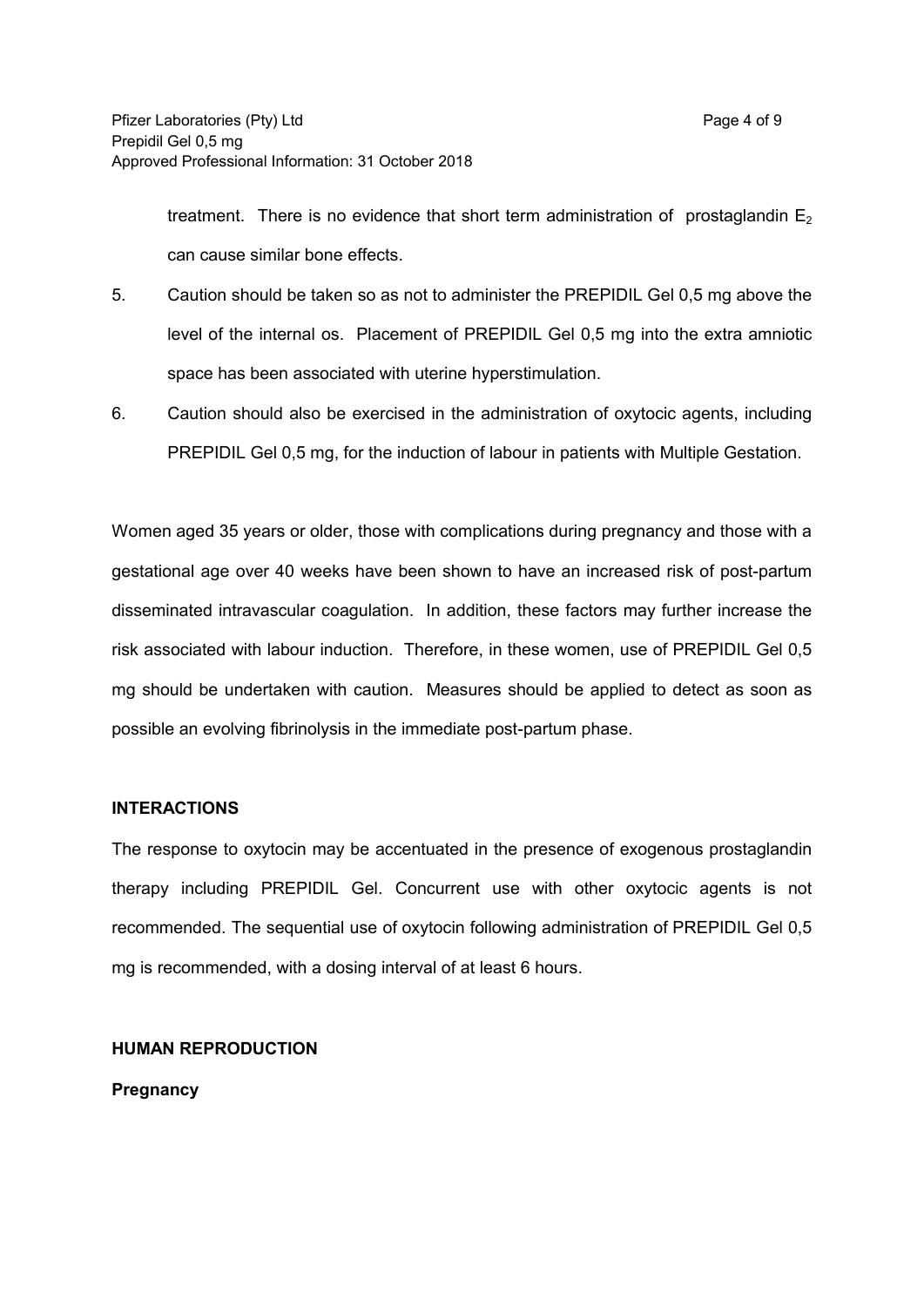Prostaglandin  $E_2$  produced an increase in skeletal anomalies in rats and rabbits. Dinoprostone has been shown to be embryotoxic in rats and rabbits. Any dose that produces sustained increased uterine tone could put the embryo or foetus at risk.

### **Lactation:**

Prostaglandins are excreted in breast milk at very low concentrations.

## **DOSAGE AND DIRECTIONS FOR USE:**

PREPIDIL Gel 0.5 mg is supplied as a translucent sterile gel preparation of 0.5 mg PGE<sub>2</sub> per 3 g, in syringes with an accompanying catheter for **endocervical application**. See attached diagram for assembly instructions.

Utilizing the catheter provided, the entire contents of the syringe should be administered by gentle expulsion into the cervical canal just below the level of the internal cervical os. After placement of the gel, the patient should be instructed to remain in the dorsal position for 10 - 15 minutes to minimise gel leakage.

## **METHOD OF ASSEMBLY OF SYRINGE AND CATHETER**

### **INSTRUCTIONS**

Remove sterile catheter and sterile syringe from package.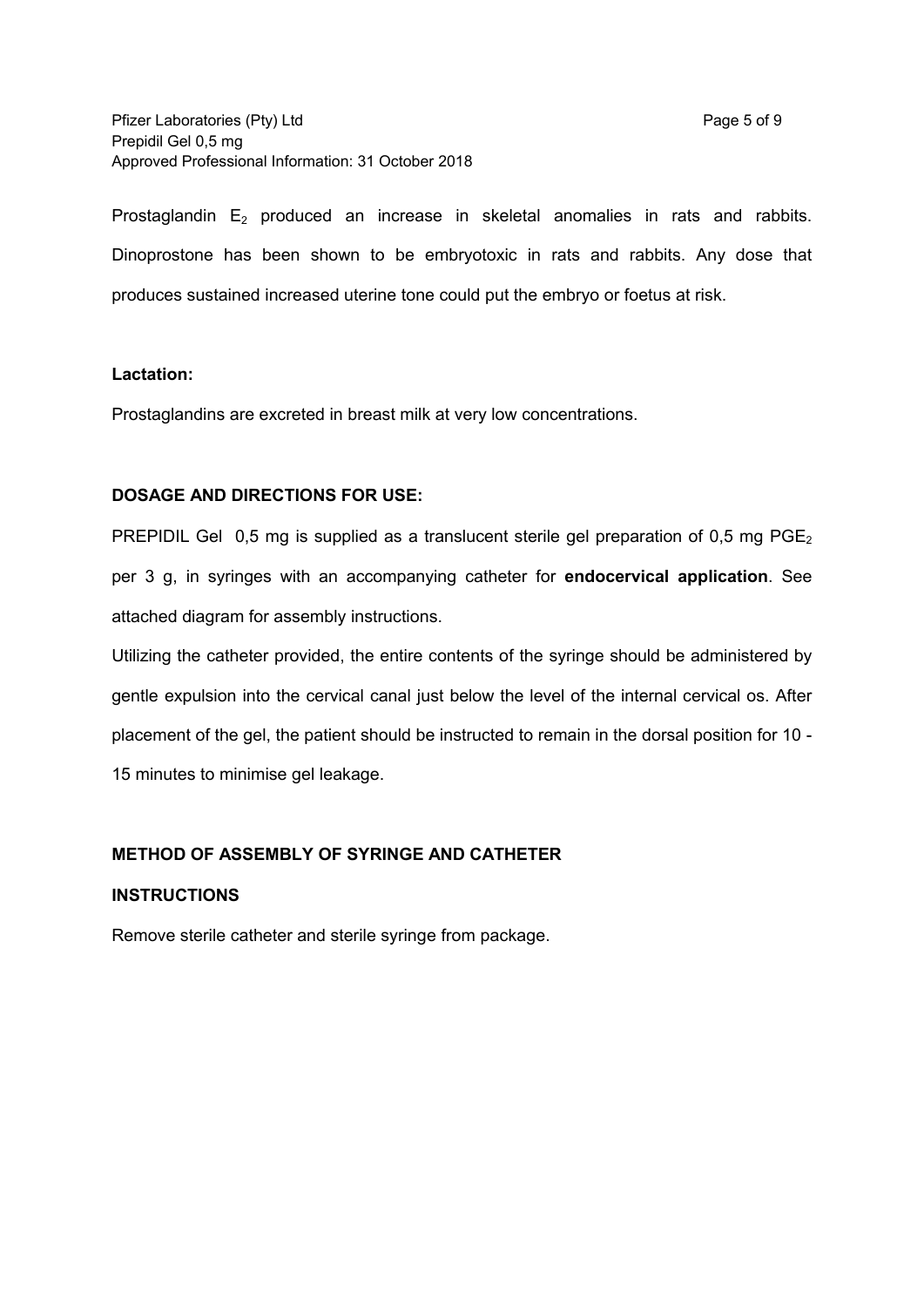Pfizer Laboratories (Pty) Ltd Page 6 of 9 Prepidil Gel 0,5 mg Approved Professional Information: 31 October 2018



- 1. Remove protective end cap (to serve as plunger extension/rod).
- 2. Insert protective end cap into plunger stopper assembly in barrel of syringe.
- 3. Firmly attach catheter hub to syringe tip (catheter has to click into place).
- 4. Administer syringe contents endocervically.

### **SIDE-EFFECTS**

Very Common:  $\geq 1/10$  ( $\geq 10\%$ )

Common:  $\geq$  1/100 and < 1/10 ( $\geq$  1% and < 10%)

Very rare: < 1/10 000 (< 0,01%)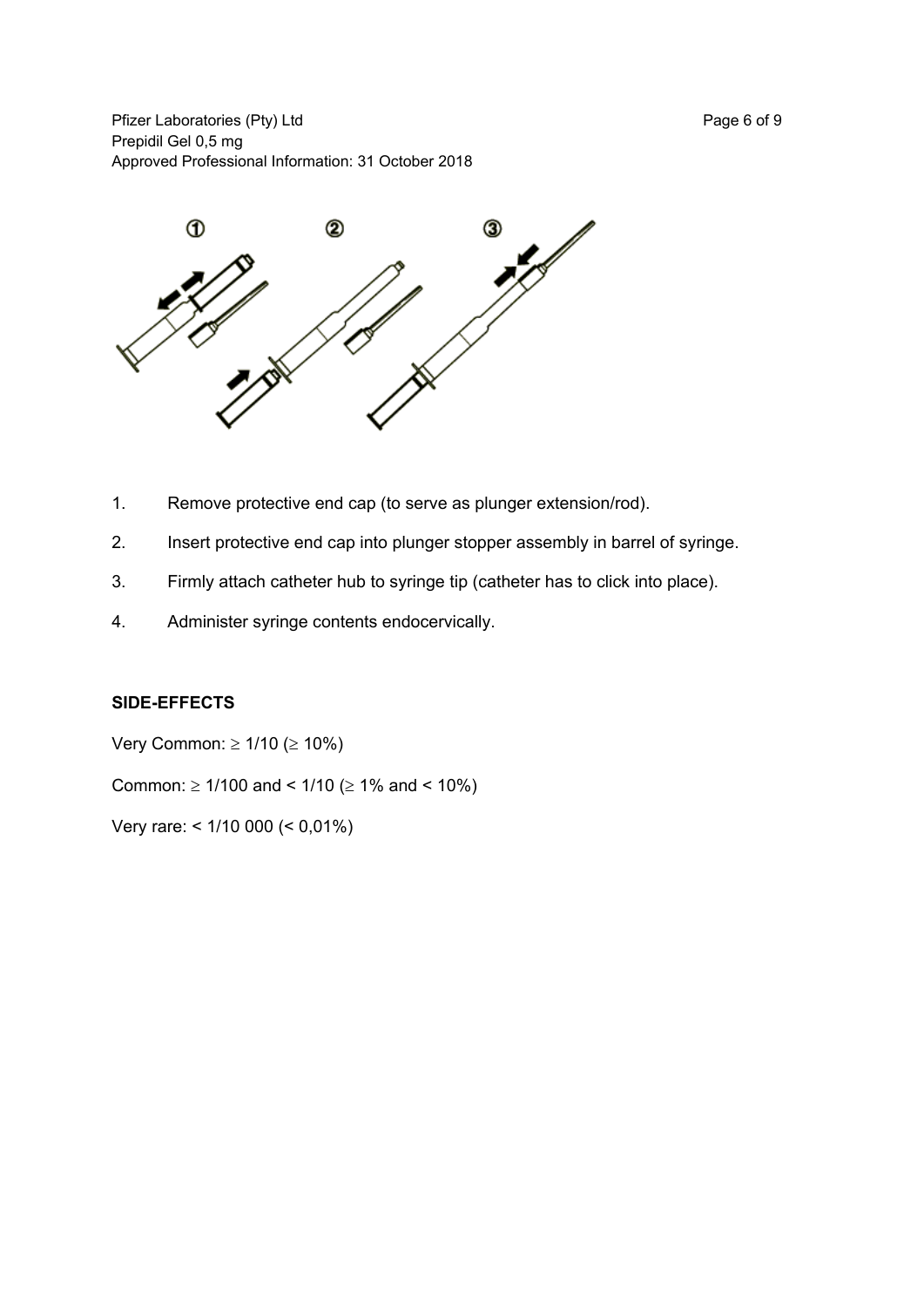| <b>SYSTEM ORGAN CLASS</b>    | <b>FREQUENCY</b> | <b>UNDESIRABLE EFFECTS</b>                |
|------------------------------|------------------|-------------------------------------------|
| <b>Immune system</b>         | Very rare        | Hypersensitivity reactions                |
| disorders                    |                  |                                           |
| <b>Gastrointestinal</b>      | Common           | Diarrhoea, nausea, vomiting               |
| disorders                    |                  |                                           |
| <b>Musculoskeletal and</b>   | Common           | Back pain                                 |
| connective tissue            |                  |                                           |
| disorders                    |                  |                                           |
| Pregnancy, puerperium        | Common           | Uterine contractile abnormalities         |
| and perinatal conditions     |                  | (increase frequency, tone, or duration)   |
|                              | Very rare        | Uterine rupture                           |
| <b>Reproductive system</b>   | Common           | Warm feeling in vagina                    |
| and breast disorders         |                  |                                           |
| <b>General disorders and</b> | Common           | Fever                                     |
| administration site          |                  |                                           |
| conditions                   |                  |                                           |
| Pregnancy, puerperium        | Very rare        | Still birth                               |
| and perinatal conditions     |                  | Depressed neonates at birth (Apgar        |
|                              |                  | scores $<$ 7)                             |
| <b>Investigations</b>        | Very common      | Foetal distress/altered foetal heart rate |
|                              |                  | (FHR)                                     |

**Post-marketing experience**

 $\overline{\phantom{a}}$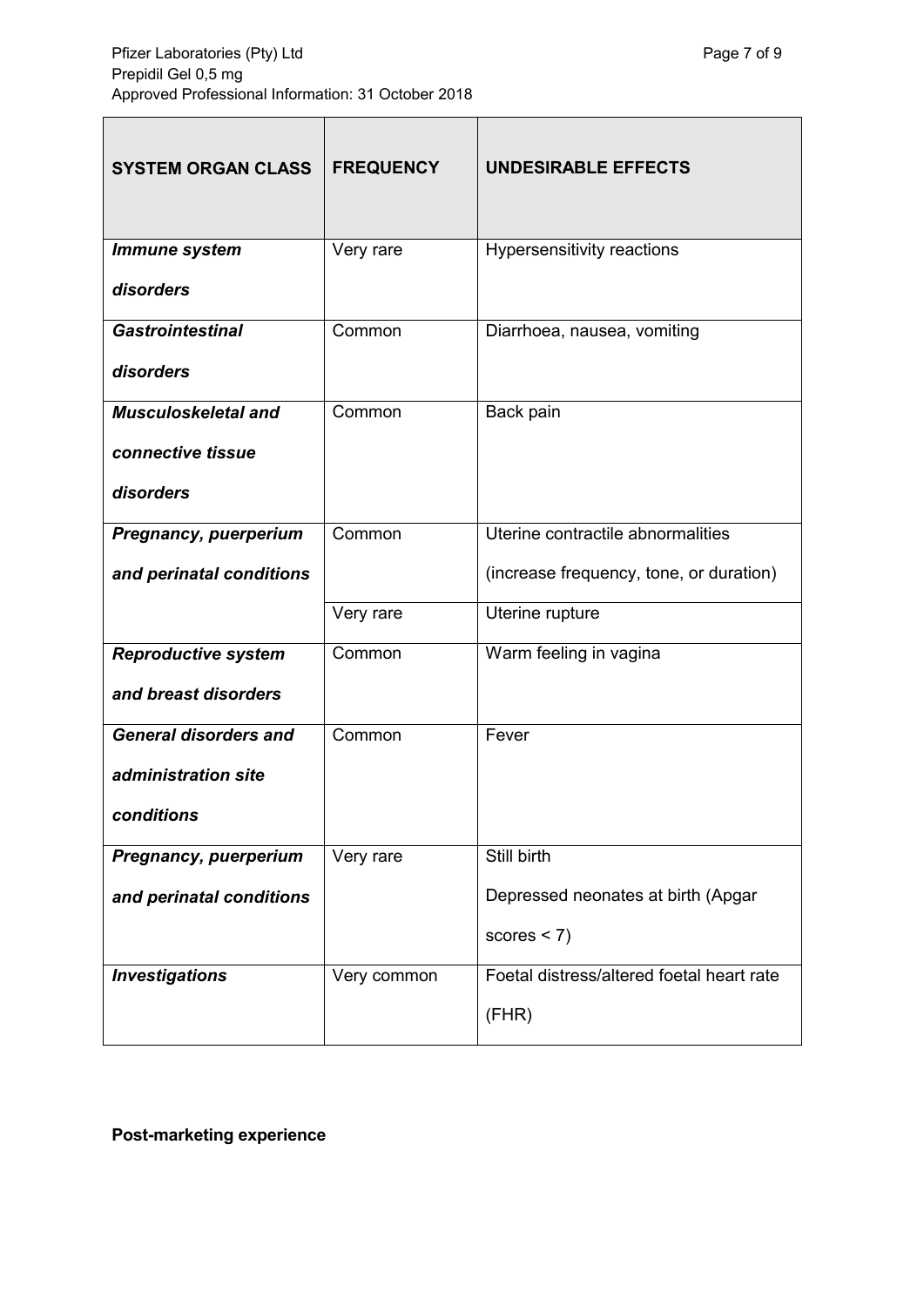*Blood and lymphatic system disorders:* An increased risk of post-partum disseminated intravascular coagulation has been described in patients whose labour was induced by pharmacological means, including PREPIDIL Gel 0,5 mg. The frequency of this adverse event, however, appears to be rare (<1 per 1,000 labours).

#### **KNOWN SYMPTOMS OF OVERDOSAGE AND PARTICULARS OF ITS**

#### **TREATMENT**

Treatment of overdosage must be symptomatic, since clinical studies with prostaglandin antagonists have not progressed to the point where recommendations may be made.

#### **IDENTIFICATION**

A translucent gel.

#### **PRESENTATION**

PREPIDIL Gel 0,5 mg is supplied as a translucent sterile gel as follows:

0,5 mg  $PGE_2$  per 3 g in syringe with accompanying catheter for endocervical application.

### **STORAGE INSTRUCTIONS**

Store in a refrigerator at 4 °C.

Keep out of reach of children.

### **REGISTRATION NUMBER**

U/19/259